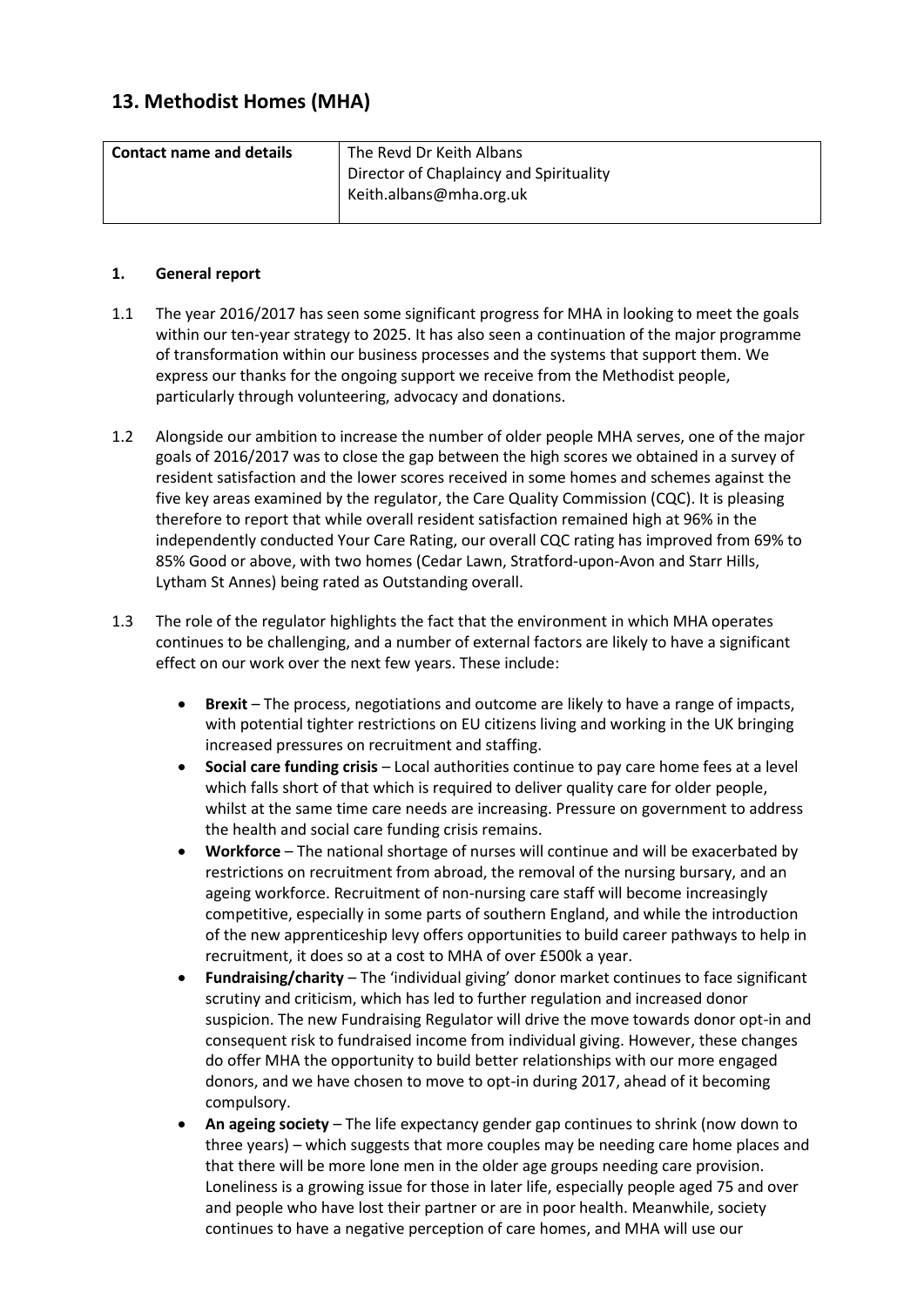communications and influence to demonstrate how we improve the lives of older people and the place that good-quality care homes can play in addressing this.

- 1.4 While the mission of MHA remains "to improve the quality of life for older people, inspired by Christian concern", we continue to explore how that mission is both articulated and put into practice. The issue of combating loneliness and its impact on older people is at the heart of our work, and we look to continue to work with Local Churches and others in reconnecting older people with their chosen communities. Alongside this we are exploring ways of broadening our reach through restating our purpose and exploring what might be called our 'brand' in order to support our ambitious plans and to give us the platform from which we can use our practical experience to influence wider society and policy makers for the benefit of older people in general.
- 1.5 During the past year we have increased by around 1,000 the number of older people using our services as well as laying some good foundations which will significantly increase the number of those accessing our Live at Home schemes. Silk Healthcare became part of MHA in December 2016, enabling us to offer residential and residential dementia care to more than 300 additional older people in four care homes in northern England. A fifth care home, near Middlesbrough, is under construction and will open in 2018. Elsewhere, work continues on the second phase of the redevelopment of Hall Grange, Shirley and the construction of a new care home at Shefford near Bedford.
- 1.6 Our plan to grow our community services by extending the reach of our Live at Home schemes has been a particular focus of the past year. Membership now exceeds 10,300 older people, supported by more than 3,000 volunteers, and this has been achieved alongside a review of governance arrangements and the introduction of new IT systems. Feedback from members continues to be extremely positive, and this form of support is recognised as a key element of our goal of combating loneliness amongst older people. At a time when so much statutory funding is being removed, Hampshire County Council has agreed to partner with MHA to deliver Live at Home services across the county for at least a period of three years. This shows MHA's ability to build successful, community-based partnerships, including with our valuable partner, the Methodist Church.
- 1.7 New retirement living schemes have been opened in Otley, Waterlooville, Auchlochan and Poole, alongside further development of the Retirement Community at Mickle Hill in Pickering. In Poole, the redevelopment of Maidment Court has supported 17 residents and a staff team to move from a care home into a retirement living scheme. Feedback from residents and their families has been extremely positive. We have worked closely with ARCO (the Association of Retirement Community Operators, of which MHA was a founding member) to improve the clarity and quality of materials provided to prospective residents in our retirement housing. We are delighted that all 34 of our schemes that are registered with ARCO are now 100% compliant with their code of practice.
- 1.8 Over the past decade MHA has developed a number of retirement living schemes of varying types, ranging from retirement housing for rent through to retirement living with a full care service available in apartments which can be purchased. We now have almost 2,600 properties and we believe that the time has come to review the next phase of the development strategy, looking both at our most recent developments and at the types of design that older people are likely to want going forwards. As a consequence, some projects which we had expected to have begun have been put on hold.
- 1.9 One of our strategic goals is "to develop our influence on public opinion, policy and action and so build our reputation and reach". Our *One Day* Conference held in February 2016 at Central Hall, Westminster, helped to establish some meaningful relationships and our Policy and Research team are developing some focused work streams around combating loneliness amongst older people, and in particular finding ways of measuring the impact of some of MHA's therapeutic work and our Live at Home schemes.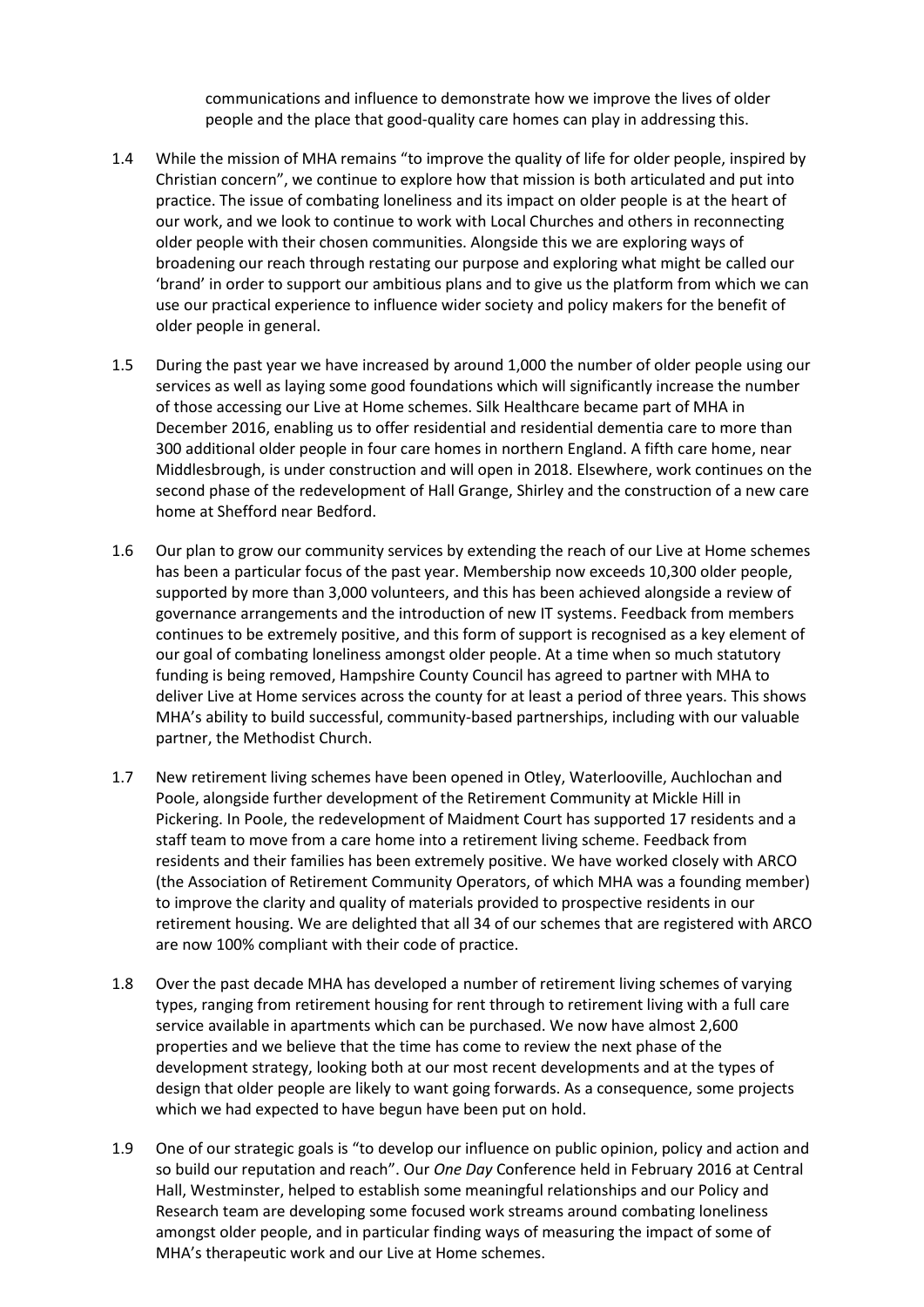- 1.10 Another new area of work aims at developing a piece of thought leadership around the links between ageing and faith. The 2011 census suggested that of the 1,255,100 people aged 85 or over, just over 2% are part of a faith community other than Christianity. However, data from the same census indicates that the picture will change markedly over the next 20 years, and so MHA are initiating a piece of interfaith community consultation and dialogue which has the issues of ageing at its heart. An initial consultation is planned for May 2017, and the outcome will help to shape the next phase of the project.
- 1.11 MHA remains, at its heart, a 'people' organisation. We directly serve more than 17,000 older people and we touch the lives of many more. None of that is possible unless we continue to recruit and retain excellent staff with the right values and experience throughout the organisation. As with most of the care sector, we continue to wrestle with the high levels of sickness and staff turnover, although we are seeing some hopeful signs in response to the changes we introduced last year. Once more our approach to the staff pay and benefits package this year is aimed disproportionately at the lowest paid amongst our frontline staff so that we continue our move towards paying all staff the Living Wage.
- 1.12 Supporting the spiritual needs of older people remains at the heart of MHA's work, and the role of our chaplains continues to grow and develop. Their work is valued by residents and their families, as well as by colleagues and managers, and they play a significant part in developing a sense of community within our homes. Along with our ongoing investment in music therapy, reflexology and other forms of therapeutic support, none of this work would be possible without the charitable income we continue to receive through legacy donations, regular monthly giving and in response to specific appeals. We are grateful for this support and for the work of many volunteers who are involved in their local communities, helping to raise funds and offering their time and talents to the benefit of those whom MHA serves.
- 1.13 Methodist Homes Sunday in 2016 raised just under £200,000, for which we offer grateful thanks. This year, in order to set MHA Sunday in its context as part of our **Best Week for Ages** initiative, and to extend its appeal beyond simply our Methodist Church supporters, we have renamed it as the **Best Sunday for Ages.** The official date is **Sunday 11 June** although it can be moved to suit local needs. Our theme for worship is *'Befriending Age'* and a range of materials is available to download from our website [\(www.BestForAges.com/Church\)](http://www.bestforages.com/Church).
- 1.14 The latest audited accounts are available on request from our website or from Epworth House. The indications from the unaudited accounts for the financial year ended 31March 2017 are that MHA's finances are in a satisfactory position, which, with good stewardship, enables us to plan for the future with confidence. Our Annual Impact Statement, which tells the story of MHA's activities over the past year, is also available on the website or from Epworth House.
- 1.15 The MHA Board and the Leadership Team continue to plan and build a future for the organisation that can achieve our ambition to deliver more and better forms of care and support for even greater numbers of older people. In so doing we recognise that we are building on the foundations of all that has been achieved in the past and, as has been demonstrated so often in MHA's history, that ambition serves as a challenge and as an inspiration.

#### **2. Director of Chaplaincy and Spirituality**

2.1 Having served MHA for 16 years, the current Director of Chaplaincy and Spirituality, the Revd Dr Keith Albans, will be leaving MHA at the end of July 2017. During the time for which Keith has served MHA the organisation has grown markedly and the provision of chaplaincy in all of our residential services has been at the heart of this. MHA is now the major employer of social care chaplains in the UK, with around 130 individual chaplains. MHA is very grateful for the part Keith has played in the organisation's development and wishes him God's blessing as he returns to circuit ministry in September.